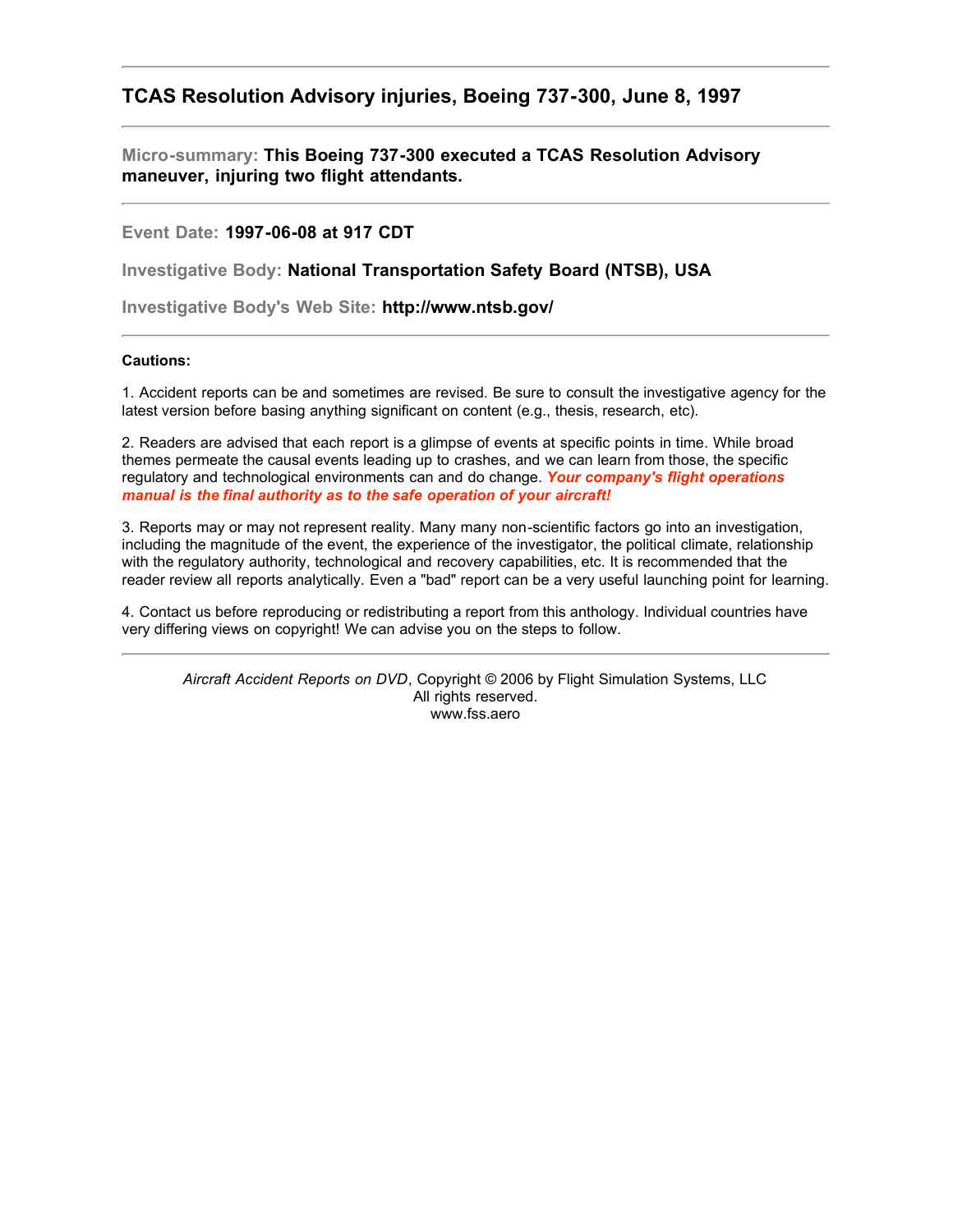| <b>National Transportation Safety Board</b>                                                                                                                                                                                                                                                                                                                                                                                                                                                                                                                                                                                                                                                                                                                                                                                                                                                                                                                                                                                                                                                                                                                                                                                                                                                                                                                                                                                                  | NTSB ID: CHI97LA162<br>Aircraft Registration Number: N321UA |                                                    |              |                                  |  |  |                  |  |  |
|----------------------------------------------------------------------------------------------------------------------------------------------------------------------------------------------------------------------------------------------------------------------------------------------------------------------------------------------------------------------------------------------------------------------------------------------------------------------------------------------------------------------------------------------------------------------------------------------------------------------------------------------------------------------------------------------------------------------------------------------------------------------------------------------------------------------------------------------------------------------------------------------------------------------------------------------------------------------------------------------------------------------------------------------------------------------------------------------------------------------------------------------------------------------------------------------------------------------------------------------------------------------------------------------------------------------------------------------------------------------------------------------------------------------------------------------|-------------------------------------------------------------|----------------------------------------------------|--------------|----------------------------------|--|--|------------------|--|--|
| <b>FACTUAL REPORT</b><br>Most Critical Injury: Serious<br>Occurrence Date: 06/08/1997                                                                                                                                                                                                                                                                                                                                                                                                                                                                                                                                                                                                                                                                                                                                                                                                                                                                                                                                                                                                                                                                                                                                                                                                                                                                                                                                                        |                                                             |                                                    |              |                                  |  |  |                  |  |  |
| AVIATION                                                                                                                                                                                                                                                                                                                                                                                                                                                                                                                                                                                                                                                                                                                                                                                                                                                                                                                                                                                                                                                                                                                                                                                                                                                                                                                                                                                                                                     |                                                             | Occurrence Type: Accident<br>Investigated By: NTSB |              |                                  |  |  |                  |  |  |
| Location/Time                                                                                                                                                                                                                                                                                                                                                                                                                                                                                                                                                                                                                                                                                                                                                                                                                                                                                                                                                                                                                                                                                                                                                                                                                                                                                                                                                                                                                                |                                                             |                                                    |              |                                  |  |  |                  |  |  |
| <b>Nearest City/Place</b>                                                                                                                                                                                                                                                                                                                                                                                                                                                                                                                                                                                                                                                                                                                                                                                                                                                                                                                                                                                                                                                                                                                                                                                                                                                                                                                                                                                                                    | State                                                       | Zip Code                                           |              |                                  |  |  |                  |  |  |
| <b>VALPARAISO</b>                                                                                                                                                                                                                                                                                                                                                                                                                                                                                                                                                                                                                                                                                                                                                                                                                                                                                                                                                                                                                                                                                                                                                                                                                                                                                                                                                                                                                            | IN                                                          |                                                    | 46383        |                                  |  |  |                  |  |  |
| Airport Proximity: Off Airport/Airstrip                                                                                                                                                                                                                                                                                                                                                                                                                                                                                                                                                                                                                                                                                                                                                                                                                                                                                                                                                                                                                                                                                                                                                                                                                                                                                                                                                                                                      | Distance From Landing Facility:<br>Direction From Airport:  |                                                    |              |                                  |  |  |                  |  |  |
| <b>Aircraft Information Summary</b>                                                                                                                                                                                                                                                                                                                                                                                                                                                                                                                                                                                                                                                                                                                                                                                                                                                                                                                                                                                                                                                                                                                                                                                                                                                                                                                                                                                                          |                                                             |                                                    |              |                                  |  |  |                  |  |  |
| Aircraft Manufacturer                                                                                                                                                                                                                                                                                                                                                                                                                                                                                                                                                                                                                                                                                                                                                                                                                                                                                                                                                                                                                                                                                                                                                                                                                                                                                                                                                                                                                        |                                                             |                                                    | Model/Series |                                  |  |  | Type of Aircraft |  |  |
| Boeing                                                                                                                                                                                                                                                                                                                                                                                                                                                                                                                                                                                                                                                                                                                                                                                                                                                                                                                                                                                                                                                                                                                                                                                                                                                                                                                                                                                                                                       |                                                             |                                                    | 737-300      |                                  |  |  | Airplane         |  |  |
| Sightseeing Flight: No                                                                                                                                                                                                                                                                                                                                                                                                                                                                                                                                                                                                                                                                                                                                                                                                                                                                                                                                                                                                                                                                                                                                                                                                                                                                                                                                                                                                                       |                                                             |                                                    |              | Air Medical Transport Flight: No |  |  |                  |  |  |
| Narrative                                                                                                                                                                                                                                                                                                                                                                                                                                                                                                                                                                                                                                                                                                                                                                                                                                                                                                                                                                                                                                                                                                                                                                                                                                                                                                                                                                                                                                    |                                                             |                                                    |              |                                  |  |  |                  |  |  |
| Airlines as flight 1517, and a Cessna 414, N414RN were involved in a near mid-air collision near<br>Valparaiso, Indiana.<br>Neither airplane sustained any damage. One flight attendant onboard United<br>sustained serious head and neck injuries. Another flight attendant was treated and released<br>1517<br>from the hospital with minor injuries. The 2 flight crewmembers, another flight attendant, and 76<br>passengers onboard flight 1517 were not injured. The pilot and four passengers onboard N414RN were<br>United 1517 had departed Philadelphia, Pennsylvania, at 0758 cdt, on an IFR flight<br>not injured.<br>plan, en route to the Chicago O'Hare International Airport. N414RN had departed Warsaw, Indiana,<br>at approximately 0900 cdt, en route to Wichita, Kansas. N414RN was not on a flight plan nor was<br>the pilot in contact with air traffic control when the encounter occurred.<br>United 1517 had crossed over the Knox VOR and was cleared to descend and maintain 11,000 feet.<br>The<br>near mid-air occurred approximately 10 miles northwest of the Knox VOR. According to the Chicago<br>ARTCC/Chicago TRACON Letter of Agreement, O'Hare jet traffic arriving from the southeast (Bearz<br>Sector) is to cross the BEARZ Intersection at 11,000 feet. United 1517 was approximately 31nm<br>southeast of the BEARZ Intersection when the near mid-air occurred.<br>United 1517                   |                                                             |                                                    |              |                                  |  |  |                  |  |  |
| The Captain reported in his written statement that the First Officer (F/O) was flying the airplane<br>when the near mid-air occurred. He stated the weather was "solid IMC which began about 14,000" and<br>that they broke out of the cloud layer between 8,000 and 10,000 feet. While descending from 12,000<br>feet to 11,000 feet they received a Traffic Advisory (T/A) from the Traffic Alert and Collision<br>Avoidance System (TCAS). He reported he leaned forward to view the TCAS display and he saw the<br>target "just to the right of the nose of the aircraft symbol." He reported that their altitude<br>was 11,700 feet and the target displayed an altitude of 11,300 feet and climbing. He then told the<br>F/O to "stop the descent or hold our altitude or words to this effect." The F/O responded by<br>turning on the autopilot altitude hold function. The Captain reported they immediately got a<br>Resolution Advisory (R/A) to climb. He reported that at this time their altitude was probably<br>11,500 feet and that the time frame between receiving the T/A and the R/A was about five seconds.<br>The Captain continued to report that upon receiving the R/A he pulled back "firmly" on the yoke to<br>stop the descent and "we may have even climbed a bit." He stated he pulled back for about one<br>second, then he released the back pressure. He was not sure if he actually pushed forward on the |                                                             |                                                    |              |                                  |  |  |                  |  |  |
| yoke or not. He reported that the R/A warning ceased within five seconds.<br>He reported that he and the F/O both looked out of the airplane and saw "what appeared to be a<br>Cessna 414: white with blue trim ." He reported that this airplane was at his 10 o'clock<br>position, and 100 to 200 feet below them traveling southwesterly. He reported they were able to<br>see the airplane only briefly because of a hole in the clouds and that it disappeared into the                                                                                                                                                                                                                                                                                                                                                                                                                                                                                                                                                                                                                                                                                                                                                                                                                                                                                                                                                                 |                                                             |                                                    |              |                                  |  |  |                  |  |  |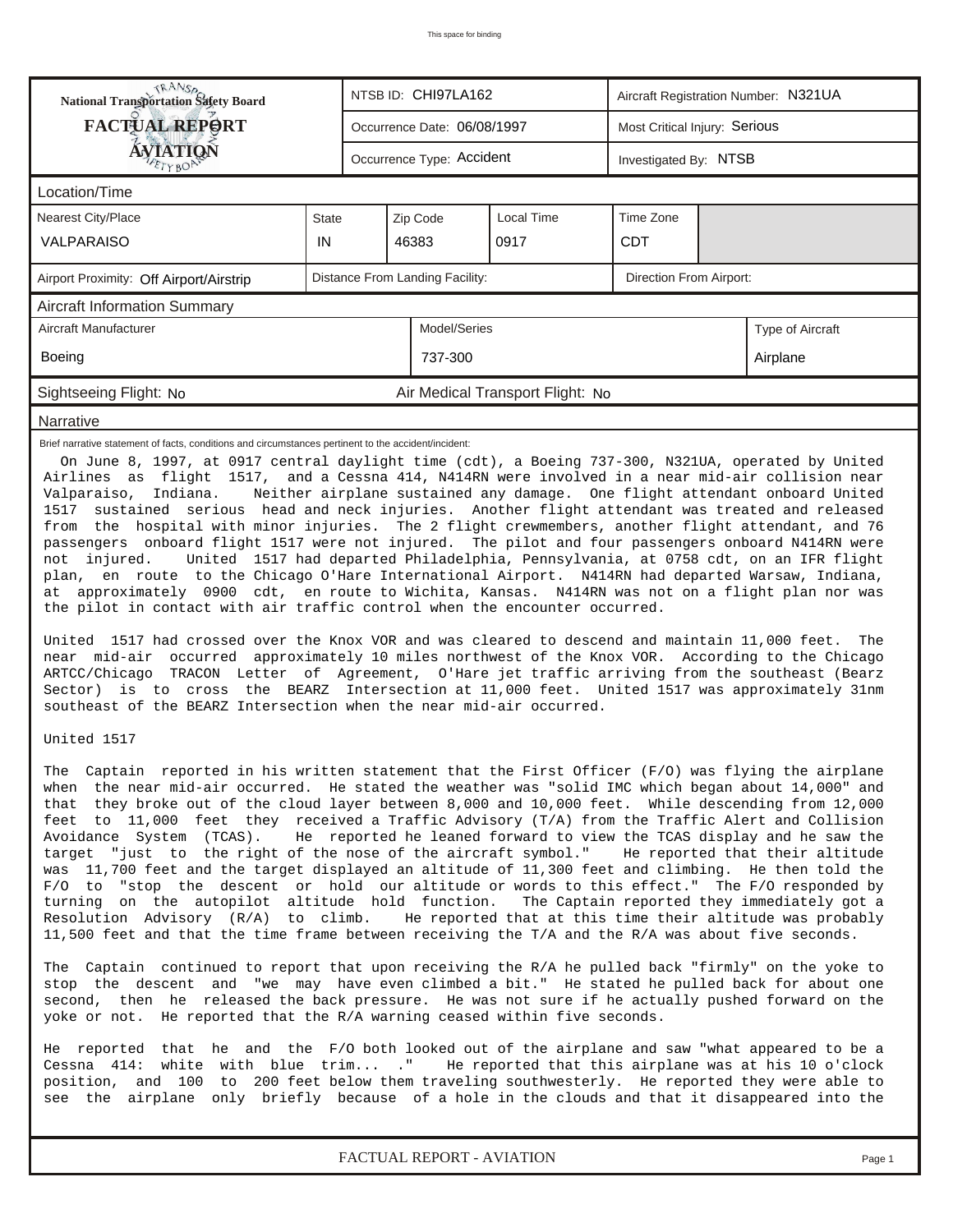| <b>National Transportation Safety Board</b> | NTSB ID: CHI97LA162         |  |
|---------------------------------------------|-----------------------------|--|
| <b>FACTUAL REPORT</b>                       | Occurrence Date: 06/08/1997 |  |
| <b>AVIATION</b>                             | Occurrence Type: Accident   |  |
| Narrative<br>(Continued)                    |                             |  |

clouds within approximately two seconds.

The Captain reported they then contacted Air Traffic Control to report the near collision followed by an announcement to the passengers. Shortly thereafter, the flight crew was informed by a flight attendant that both she and another flight attendant in the back of the airplane were injured during the maneuver and that they would need medical attention upon their arrival at the gate. The flight crew requested medical assistance meet them upon arrival and the flight continued to O'Hare International Airport where an uneventful landing was made.

The F/O's recall of the events were virtually the same as that of the Captain.

#### N414RN

The pilot reported he departed Warsaw, Indiana, en route to Wichita, Kansas, and due to clouds along the direct route of flight, he made a climb to the west. He reported that while approaching 10,000 feet he checked his transponder for operation at which time he noticed the #2 transponder was set in the "alt" position and the selector was positioned on the #1 transponder which was OFF. He stated he switched the selector position to the #2 transponder as the airplane continued to climb through 10,000 feet. The pilot reported that at an altitude of about 11,000 feet he saw a jet passing behind his airplane at the 4-5 o'clock position. He stated the jet was about 1/2 mile away as it passed behind his airplane.

### INJURIES TO PERSONS

Two flight attendants on United 1517 reported injuries. There were no other injuries reported by any other occupants of either airplane. It should be noted that the flight crew of United 1517 had the passenger seat belt sign on and all the passengers were seated, as they were in their arrival descent.

The injured flight attendant in the back of the airplane reported that he was putting away service items in the aft galley when the near mid-air occurred. He reported, "All of a sudden, I was down on my knees then flew straight up to the ceiling hitting my head on the ceiling. I then fell against door 2R and landed on my spine. I was on the floor, turned to the left with my head facing up the aisle." This flight attendant was able to get back in his jumpseat where he remained for the rest of the flight. Upon landing, he was transported to the hospital where he was diagnosed with two herniated discs in his neck.

Another flight attendant in the front of the airplane near the 1L door recalled floating up toward the ceiling then being "thrown from up in the air flat on my back halfway into the aisle... ." This flight attendant was transported to the hospital where she was treated for back pain and bruises, and released.

#### COMMUNICATIONS

United 1517 was in contact with the Chicago Air Route Traffic Control Center (ARTCC), Bearz Sector Controller when the near mid-air collision occurred. At 0914:55, United 1517 was cleared to descend and maintain 11,000 feet. At 0917:10, United 1517 transmitted, "fifteen seventeen do you have any traffic there at fourteen uh four?" At 0917:20, United 1517 transmitted "united fifteen seventeen do you see anybody at ah just behind us at four at eleven ah four?" The controller responded, "united fifteen ah yeah I do have target there now ah mode c shows eleven or twelve thousand now unverified." United 1517 replied, "well why didn't you point him out to us sir we almost hit him." The controller responded, "united fifteen seventeen ah at the time I had not been aware of the traffic he's climbing he's climbing rapidly and ah I was coordinating with another controller on something I apologize I was not aware of the traffic at the time um prior to your crossing."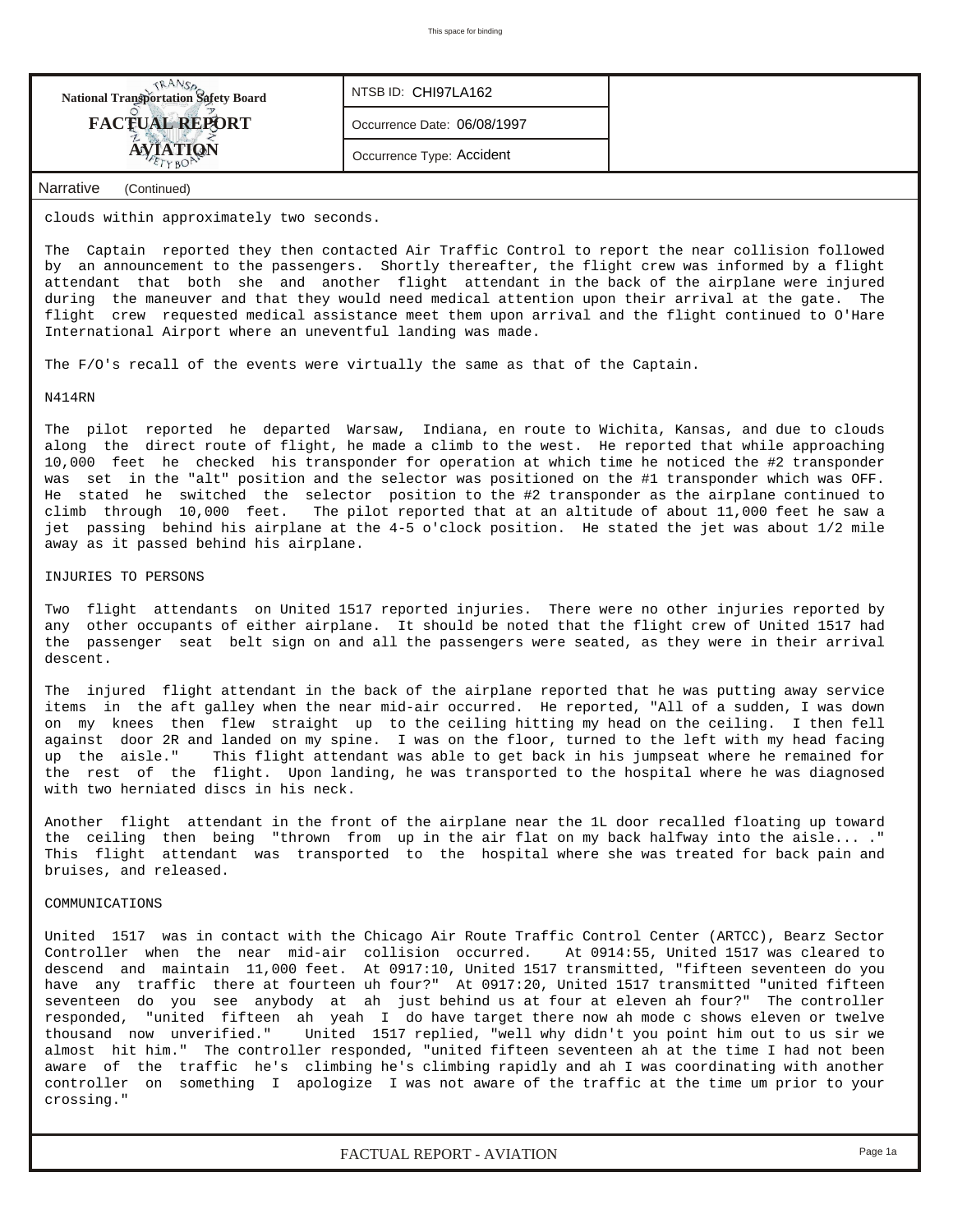| <b>NANSA</b><br>National Transportation Safety Board                                                                                                                                                                                                                                                                                                                                                                                                                                                                                                                                         | NTSB ID: CHI97LA162         |                                                                                      |  |  |  |  |  |  |
|----------------------------------------------------------------------------------------------------------------------------------------------------------------------------------------------------------------------------------------------------------------------------------------------------------------------------------------------------------------------------------------------------------------------------------------------------------------------------------------------------------------------------------------------------------------------------------------------|-----------------------------|--------------------------------------------------------------------------------------|--|--|--|--|--|--|
| <b>FACTUAL REPORT</b>                                                                                                                                                                                                                                                                                                                                                                                                                                                                                                                                                                        | Occurrence Date: 06/08/1997 |                                                                                      |  |  |  |  |  |  |
| AVIATION                                                                                                                                                                                                                                                                                                                                                                                                                                                                                                                                                                                     | Occurrence Type: Accident   |                                                                                      |  |  |  |  |  |  |
| TYBO<br><b>Narrative</b><br>(Continued)                                                                                                                                                                                                                                                                                                                                                                                                                                                                                                                                                      |                             |                                                                                      |  |  |  |  |  |  |
|                                                                                                                                                                                                                                                                                                                                                                                                                                                                                                                                                                                              |                             |                                                                                      |  |  |  |  |  |  |
| N414RN was not in contact with any Air Traffic Control facility at the time of the occurrence.                                                                                                                                                                                                                                                                                                                                                                                                                                                                                               |                             |                                                                                      |  |  |  |  |  |  |
| In his written statement the Bearz Sector Controller reported he had just switched back to the 60<br>mile range on his radar when the pilot of United 1517 called inquiring about the traffic. He<br>reported, "I had not observed any traffic prior to switching ranges and after his call I saw the<br>mode C intruder for the first time passing behind him at about 300ft above him climbing based on<br>flight paths. I saw no conflict prior to a/c having already passed. Computer data confirmed that<br>the VFR beacon didn't appear until it was already in conflict @ 11,200 ft." |                             |                                                                                      |  |  |  |  |  |  |
| METEOROLOGICAL CONDITIONS                                                                                                                                                                                                                                                                                                                                                                                                                                                                                                                                                                    |                             |                                                                                      |  |  |  |  |  |  |
| The flight crew of United 1517 reported being in IFR conditions when the encounter occurred. The<br>pilot of N414RN stated he was in VFR conditions when the near mid-air occurred.                                                                                                                                                                                                                                                                                                                                                                                                          |                             |                                                                                      |  |  |  |  |  |  |
| Cloud conditions varied at weather reporting sites surrounding the location of the near mid-air.<br>Some of the reporting stations were reporting the following:                                                                                                                                                                                                                                                                                                                                                                                                                             |                             |                                                                                      |  |  |  |  |  |  |
| Ft. Wayne, Indiana (79nm east-southeast) At 0856, reported 9,000' broken                                                                                                                                                                                                                                                                                                                                                                                                                                                                                                                     |                             |                                                                                      |  |  |  |  |  |  |
| Midway Airport (45nm northwest)<br>At 0853, reported few clouds at 15,000', and scattered<br>clouds at 20,000'                                                                                                                                                                                                                                                                                                                                                                                                                                                                               |                             |                                                                                      |  |  |  |  |  |  |
| Gary, Indiana (27nm northeast) At 0850, reported few clouds at 3,000' and scattered clouds<br>at 8,000'                                                                                                                                                                                                                                                                                                                                                                                                                                                                                      |                             |                                                                                      |  |  |  |  |  |  |
| South Bend, Indiana (30nm northwest) At 0954, reported clear conditions                                                                                                                                                                                                                                                                                                                                                                                                                                                                                                                      |                             |                                                                                      |  |  |  |  |  |  |
| The forecast for Indiana for the time of the accident called for the northern 1/3 of the state to<br>have scattered clouds at 5,000' and for the southern 2/3 of the state to have occasional 1,000' to<br>2,000' ceilings with layered tops to FL180 with occasional cumulonimbus tops to FL300.                                                                                                                                                                                                                                                                                            |                             |                                                                                      |  |  |  |  |  |  |
| RECORDER INFORMATION                                                                                                                                                                                                                                                                                                                                                                                                                                                                                                                                                                         |                             |                                                                                      |  |  |  |  |  |  |
| The Flight Data Recorder from United 1517 was readout by United Airlines. A printout of the<br>recorder data shows that United 1517 was descending through a pressure altitude of 11,424', at 864<br>feet per minute when they received the initial T/A. The crew began to arrest the descent. Four<br>seconds later, at a pressure altitude of 11,392', they received the first R/A. This advisory was<br>to climb. The flight crew initiated a climb obtaining a maximum pressure altitude of 11,525'. The<br>G load range during the maneuver varied from $+2.65g$ 's to $+0.56g$ 's.     |                             |                                                                                      |  |  |  |  |  |  |
| TESTS AND RESEARCH                                                                                                                                                                                                                                                                                                                                                                                                                                                                                                                                                                           |                             |                                                                                      |  |  |  |  |  |  |
| On June 19, 1997, a Principal Maintenance Inspector from the Federal Aviation Administration,<br>Lubbock, Texas, Flight Standards District Office witnessed a transponder, encoder, and altimeter<br>integration test on N414RN.<br>The inspector reported that all components performed within the<br>parameters outlined in the Code of Federal Regulations. See attached Inspector's Statement.                                                                                                                                                                                           |                             |                                                                                      |  |  |  |  |  |  |
| A TCAS Significant Event Analysis was conducted by ARINC. They reconstructed the event based on<br>United 1517 flight crew statements, Air Traffic Control Radar Data, and Flight Data Recorder<br>Information.<br>two aircraft was 0.1 nm horizontally and 50' vertically. See attached ARINC report for further<br>details.                                                                                                                                                                                                                                                                |                             | ARINC's analysis of the data showed that the closest point of separation between the |  |  |  |  |  |  |
| ADDITIONAL INFORMATION                                                                                                                                                                                                                                                                                                                                                                                                                                                                                                                                                                       |                             |                                                                                      |  |  |  |  |  |  |
|                                                                                                                                                                                                                                                                                                                                                                                                                                                                                                                                                                                              |                             |                                                                                      |  |  |  |  |  |  |

*FACTUAL REPORT - AVIATION Page 1b*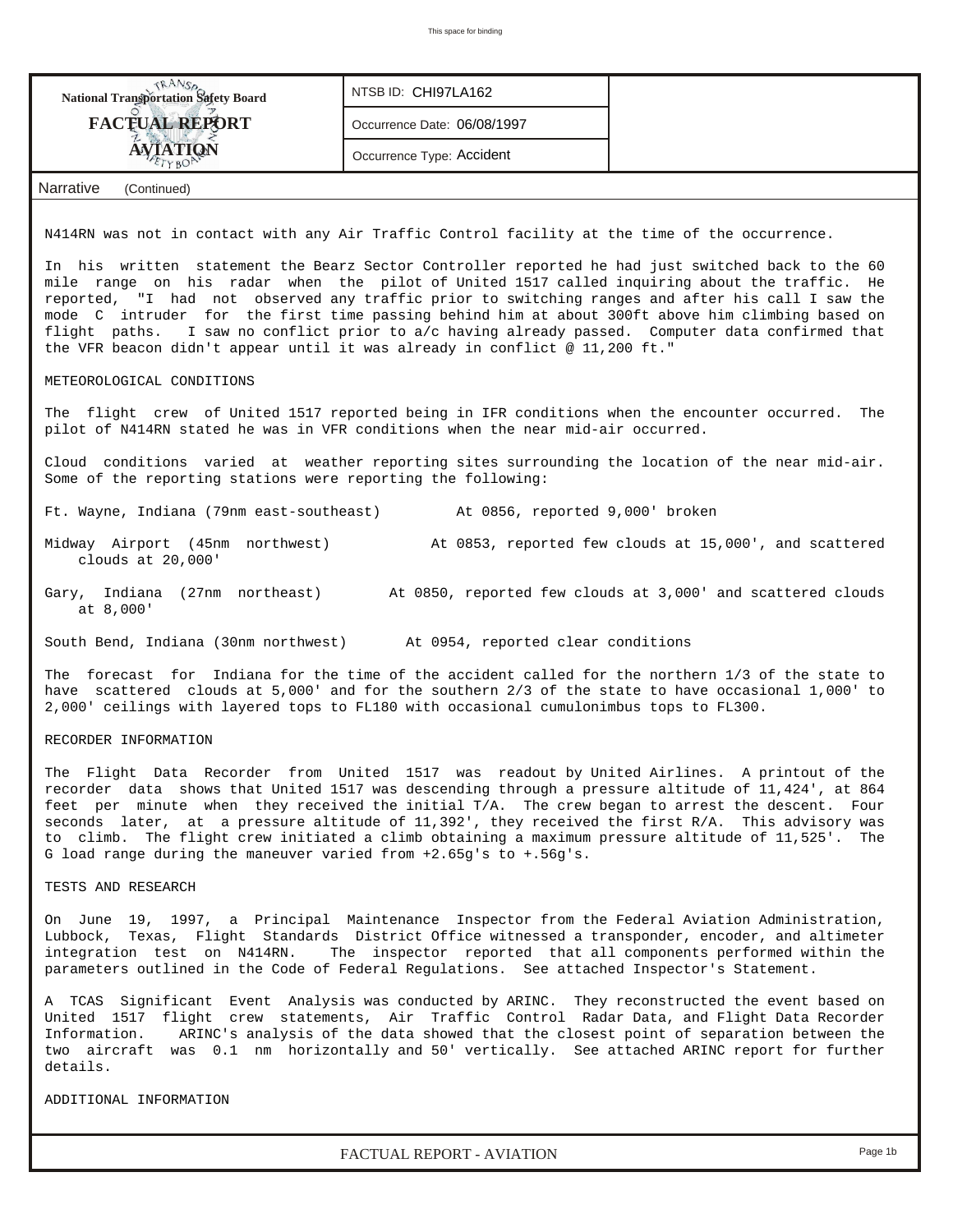| ERANS<br>National Transportation Safety Board                                                                                                                           | NTSB ID: CHI97LA162         |  |  |  |  |  |  |  |
|-------------------------------------------------------------------------------------------------------------------------------------------------------------------------|-----------------------------|--|--|--|--|--|--|--|
| <b>FACTUAL REPORT</b>                                                                                                                                                   | Occurrence Date: 06/08/1997 |  |  |  |  |  |  |  |
| <b>AVIATION</b>                                                                                                                                                         | Occurrence Type: Accident   |  |  |  |  |  |  |  |
| Narrative<br>(Continued)                                                                                                                                                |                             |  |  |  |  |  |  |  |
| Parties to the investigation were the Federal Aviation Administration, United Airlines, Inc.,<br>Airlines Pilots Association, and the Association of Flight Attendants. |                             |  |  |  |  |  |  |  |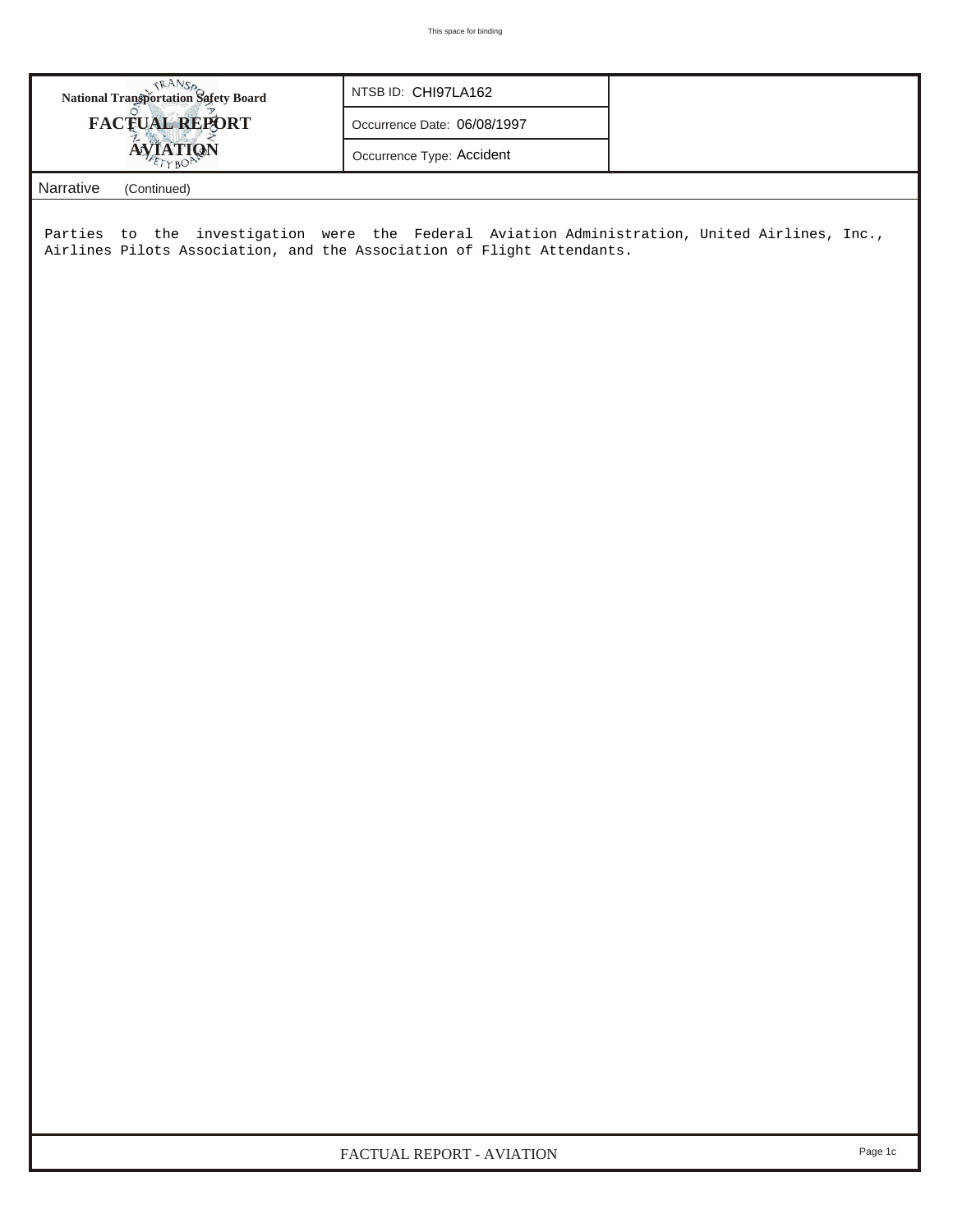| <b>National Transportation Safety Board</b>                             |                             | NTSB ID: CHI97LA162                                                     |                      |                         |                                                   |                            |                                      |          |                     |                           |  |
|-------------------------------------------------------------------------|-----------------------------|-------------------------------------------------------------------------|----------------------|-------------------------|---------------------------------------------------|----------------------------|--------------------------------------|----------|---------------------|---------------------------|--|
| FACTUAL REPORT                                                          | Occurrence Date: 06/08/1997 |                                                                         |                      |                         |                                                   |                            |                                      |          |                     |                           |  |
| <b>AVIATION</b>                                                         | Occurrence Type: Accident   |                                                                         |                      |                         |                                                   |                            |                                      |          |                     |                           |  |
| Landing Facility/Approach Information                                   |                             |                                                                         |                      |                         |                                                   |                            |                                      |          |                     |                           |  |
| <b>Airport Name</b>                                                     |                             | Runway Used<br>Runway Length<br>Airport ID:<br><b>Airport Elevation</b> |                      |                         |                                                   |                            |                                      |          | Runway Width        |                           |  |
|                                                                         |                             |                                                                         | 0<br>Ft. MSL         |                         |                                                   |                            |                                      |          |                     |                           |  |
| Runway Surface Type:                                                    |                             |                                                                         |                      |                         |                                                   |                            |                                      |          |                     |                           |  |
| Runway Surface Condition:                                               |                             |                                                                         |                      |                         |                                                   |                            |                                      |          |                     |                           |  |
| Type Instrument Approach:                                               |                             |                                                                         |                      |                         |                                                   |                            |                                      |          |                     |                           |  |
| VFR Approach/Landing:                                                   |                             |                                                                         |                      |                         |                                                   |                            |                                      |          |                     |                           |  |
| Aircraft Information                                                    |                             |                                                                         |                      |                         |                                                   |                            |                                      |          |                     |                           |  |
| Aircraft Manufacturer<br>Boeing                                         |                             |                                                                         |                      |                         | Model/Series<br>Serial Number<br>737-300<br>23953 |                            |                                      |          |                     |                           |  |
| Airworthiness Certificate(s): Transport                                 |                             |                                                                         |                      |                         |                                                   |                            |                                      |          |                     |                           |  |
| Landing Gear Type: Retractable - Tricycle                               |                             |                                                                         |                      |                         |                                                   |                            |                                      |          |                     |                           |  |
| Homebuilt Aircraft? No                                                  | Number of Seats: 133        |                                                                         |                      | Certified Max Gross Wt. |                                                   |                            | 130000 LBS                           |          |                     | Number of Engines: 2      |  |
| Engine Type:<br>Turbo Fan                                               | <b>CFM</b>                  |                                                                         | Engine Manufacturer: |                         |                                                   | Model/Series:<br>CFM56-3C1 |                                      |          |                     | Rated Power:<br>22000 LBS |  |
| - Aircraft Inspection Information                                       |                             |                                                                         |                      |                         |                                                   |                            |                                      |          |                     |                           |  |
| Type of Last Inspection                                                 |                             | Date of Last Inspection<br>Time Since Last Inspection                   |                      |                         |                                                   |                            |                                      |          | Airframe Total Time |                           |  |
| <b>Continuous Airworthiness</b>                                         |                             |                                                                         | Hours                |                         |                                                   |                            |                                      |          |                     | Hours                     |  |
| - Emergency Locator Transmitter (ELT) Information                       |                             |                                                                         |                      |                         |                                                   |                            |                                      |          |                     |                           |  |
| ELT Installed? No                                                       | <b>ELT Operated?</b>        |                                                                         |                      |                         |                                                   |                            | ELT Aided in Locating Accident Site? |          |                     |                           |  |
| Owner/Operator Information                                              |                             |                                                                         |                      |                         |                                                   |                            |                                      |          |                     |                           |  |
| <b>Registered Aircraft Owner</b>                                        |                             | <b>Street Address</b><br>P.O. BOX 66100                                 |                      |                         |                                                   |                            |                                      |          |                     |                           |  |
| <b>UNITED AIRLINES</b>                                                  |                             | <b>State</b><br>City                                                    |                      |                         |                                                   |                            |                                      | Zip Code |                     |                           |  |
|                                                                         |                             | <b>CHICAGO</b><br>IL<br><b>Street Address</b>                           |                      |                         |                                                   |                            |                                      |          | 60666               |                           |  |
| Operator of Aircraft                                                    |                             | Same as Reg'd Aircraft Owner                                            |                      |                         |                                                   |                            |                                      |          |                     |                           |  |
| Same as Reg'd Aircraft Owner                                            |                             | <b>State</b><br>City                                                    |                      |                         |                                                   |                            |                                      | Zip Code |                     |                           |  |
| Operator Does Business As:                                              |                             | Operator Designator Code: UAL                                           |                      |                         |                                                   |                            |                                      |          |                     |                           |  |
| - Type of U.S. Certificate(s) Held:                                     |                             |                                                                         |                      |                         |                                                   |                            |                                      |          |                     |                           |  |
| Air Carrier Operating Certificate(s): Flag Carrier/Domestic             |                             |                                                                         |                      |                         |                                                   |                            |                                      |          |                     |                           |  |
| Operating Certificate:                                                  |                             |                                                                         |                      | Operator Certificate:   |                                                   |                            |                                      |          |                     |                           |  |
| Regulation Flight Conducted Under: Part 121: Air Carrier                |                             |                                                                         |                      |                         |                                                   |                            |                                      |          |                     |                           |  |
| Type of Flight Operation Conducted: Scheduled; Domestic; Passenger Only |                             |                                                                         |                      |                         |                                                   |                            |                                      |          |                     |                           |  |
| FACTUAL REPORT - AVIATION<br>Page 2                                     |                             |                                                                         |                      |                         |                                                   |                            |                                      |          |                     |                           |  |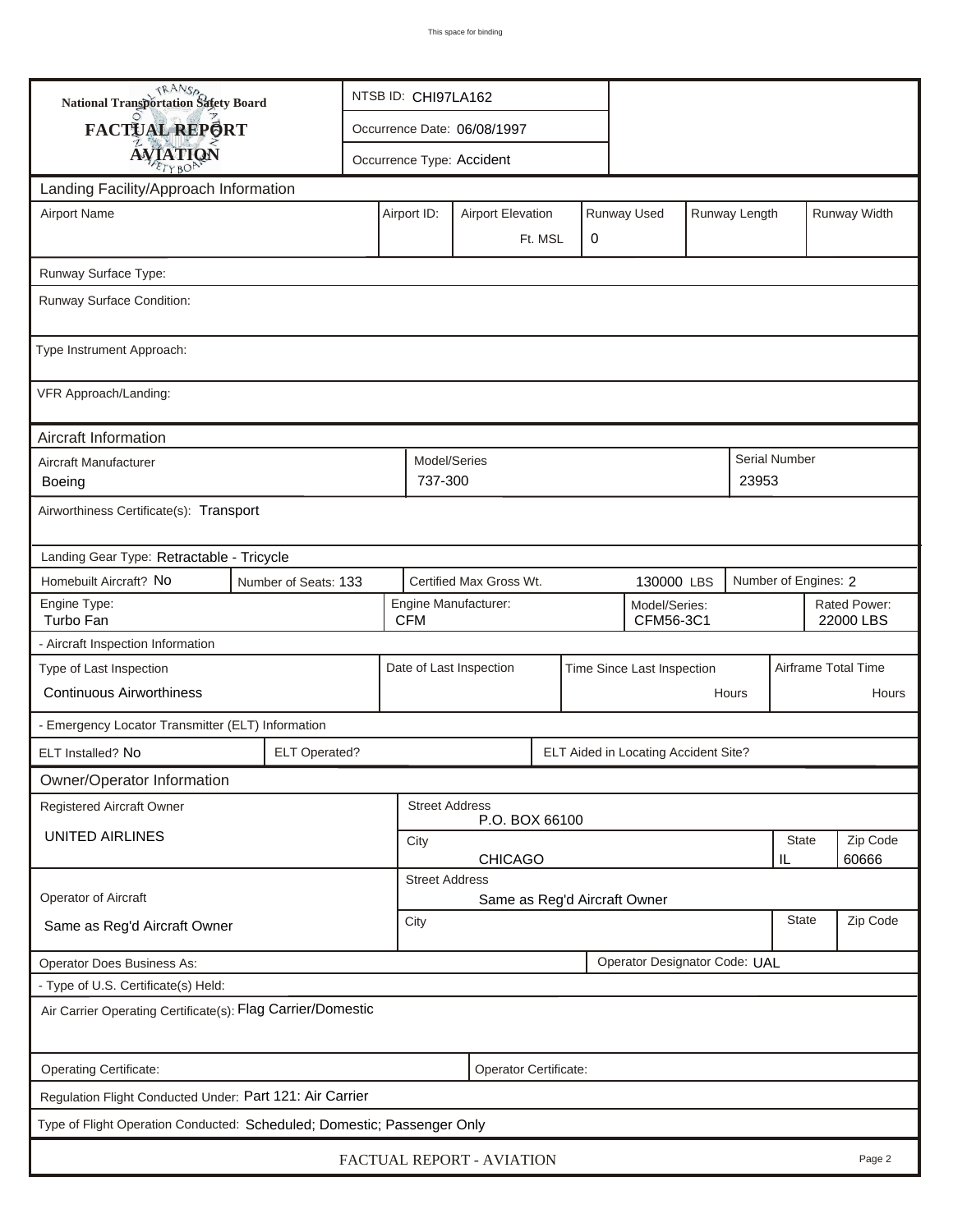| TRANSA<br>NTSB ID: CHI97LA162<br>National Transportation Safety Board                                 |                                |                                                                                           |                      |                                                          |  |         |                                                  |        |                           |                         |                             |                        |                                    |                     |
|-------------------------------------------------------------------------------------------------------|--------------------------------|-------------------------------------------------------------------------------------------|----------------------|----------------------------------------------------------|--|---------|--------------------------------------------------|--------|---------------------------|-------------------------|-----------------------------|------------------------|------------------------------------|---------------------|
| FACTUAL REPORT<br>Occurrence Date: 06/08/1997                                                         |                                |                                                                                           |                      |                                                          |  |         |                                                  |        |                           |                         |                             |                        |                                    |                     |
| <b>AVIATION</b><br>Occurrence Type: Accident                                                          |                                |                                                                                           |                      |                                                          |  |         |                                                  |        |                           |                         |                             |                        |                                    |                     |
|                                                                                                       |                                |                                                                                           |                      |                                                          |  |         |                                                  |        |                           |                         |                             |                        |                                    |                     |
| Name                                                                                                  | <b>First Pilot Information</b> |                                                                                           |                      |                                                          |  | City    |                                                  |        |                           |                         | <b>State</b>                |                        | Date of Birth                      | Age                 |
| On File                                                                                               |                                |                                                                                           |                      |                                                          |  | On File |                                                  |        |                           |                         | On File                     |                        | On File                            | 51                  |
|                                                                                                       |                                |                                                                                           |                      |                                                          |  |         |                                                  |        |                           |                         |                             |                        |                                    |                     |
| Sex: M                                                                                                | Seat Occupied: Left            |                                                                                           |                      | Principal Profession: Civilian Pilot                     |  |         |                                                  |        |                           |                         | Certificate Number: On File |                        |                                    |                     |
| Certificate(s):                                                                                       |                                | Airline Transport; Flight Engineer                                                        |                      |                                                          |  |         |                                                  |        |                           |                         |                             |                        |                                    |                     |
| Airplane Rating(s):                                                                                   |                                |                                                                                           |                      | Multi-engine Land; Single-engine Land; Single-engine Sea |  |         |                                                  |        |                           |                         |                             |                        |                                    |                     |
| Rotorcraft/Glider/LTA: None                                                                           |                                |                                                                                           |                      |                                                          |  |         |                                                  |        |                           |                         |                             |                        |                                    |                     |
| Instrument Rating(s): Airplane                                                                        |                                |                                                                                           |                      |                                                          |  |         |                                                  |        |                           |                         |                             |                        |                                    |                     |
| None<br>Instructor Rating(s):                                                                         |                                |                                                                                           |                      |                                                          |  |         |                                                  |        |                           |                         |                             |                        |                                    |                     |
| Type Rating/Endorsement for Accident/Incident Aircraft? Yes<br><b>Current Biennial Flight Review?</b> |                                |                                                                                           |                      |                                                          |  |         |                                                  |        |                           |                         |                             |                        |                                    |                     |
| Medical Cert. Status: Valid Medical--no waivers/lim.<br>Medical Cert.: Class 1                        |                                |                                                                                           |                      |                                                          |  |         |                                                  |        |                           |                         |                             |                        | Date of Last Medical Exam: 03/1997 |                     |
|                                                                                                       |                                |                                                                                           |                      |                                                          |  |         |                                                  |        |                           |                         |                             |                        |                                    |                     |
| - Flight Time Matrix                                                                                  |                                | Airplane<br>Airplane<br>This Make<br>All A/C<br>Mult-Engine<br>and Model<br>Single Engine |                      |                                                          |  |         | Night                                            | Actual | Instrument                | Rotorcraft<br>Simulated |                             |                        | Glider                             | Lighter<br>Than Air |
| <b>Total Time</b>                                                                                     |                                | 6435                                                                                      | 961                  |                                                          |  |         |                                                  |        |                           |                         |                             |                        |                                    |                     |
|                                                                                                       | Pilot In Command(PIC)          |                                                                                           |                      |                                                          |  |         |                                                  |        |                           |                         |                             |                        |                                    |                     |
| Instructor                                                                                            |                                |                                                                                           |                      |                                                          |  |         |                                                  |        |                           |                         |                             |                        |                                    |                     |
| Last 90 Days                                                                                          |                                | 178                                                                                       | 178                  |                                                          |  |         |                                                  |        |                           |                         |                             |                        |                                    |                     |
| Last 30 Days<br>Last 24 Hours                                                                         |                                | 55<br>$\overline{7}$                                                                      | 55<br>$\overline{7}$ |                                                          |  |         |                                                  |        |                           |                         |                             |                        |                                    |                     |
|                                                                                                       |                                |                                                                                           |                      |                                                          |  |         |                                                  |        | Toxicology Performed? No  |                         |                             |                        | Second Pilot? Yes                  |                     |
| Seatbelt Used? Yes<br>Shoulder Harness Used? Yes                                                      |                                |                                                                                           |                      |                                                          |  |         |                                                  |        |                           |                         |                             |                        |                                    |                     |
|                                                                                                       | Flight Plan/Itinerary          |                                                                                           |                      |                                                          |  |         |                                                  |        |                           |                         |                             |                        |                                    |                     |
|                                                                                                       | Type of Flight Plan Filed: IFR |                                                                                           |                      |                                                          |  |         |                                                  |        |                           |                         |                             |                        |                                    |                     |
| Departure Point                                                                                       |                                |                                                                                           |                      |                                                          |  |         | <b>State</b>                                     |        |                           |                         |                             |                        |                                    | Time Zone           |
| PHILADELPHIA                                                                                          |                                |                                                                                           |                      |                                                          |  |         | <b>PA</b>                                        |        | Airport Identifier<br>PHL |                         |                             | Departure Time<br>0830 |                                    | EDT                 |
|                                                                                                       |                                |                                                                                           |                      |                                                          |  |         |                                                  |        |                           |                         |                             |                        |                                    |                     |
| Destination<br><b>CHICAGO</b>                                                                         |                                |                                                                                           |                      |                                                          |  |         | <b>State</b><br>Airport Identifier<br>ORD<br>IL. |        |                           |                         |                             |                        |                                    |                     |
| Type of Clearance: IFR                                                                                |                                |                                                                                           |                      |                                                          |  |         |                                                  |        |                           |                         |                             |                        |                                    |                     |
|                                                                                                       | Type of Airspace: Class E      |                                                                                           |                      |                                                          |  |         |                                                  |        |                           |                         |                             |                        |                                    |                     |
|                                                                                                       | <b>Weather Information</b>     |                                                                                           |                      |                                                          |  |         |                                                  |        |                           |                         |                             |                        |                                    |                     |
| Source of Briefing:                                                                                   | Company                        |                                                                                           |                      |                                                          |  |         |                                                  |        |                           |                         |                             |                        |                                    |                     |
| Method of Briefing:                                                                                   |                                |                                                                                           |                      |                                                          |  |         |                                                  |        |                           |                         |                             |                        |                                    |                     |
|                                                                                                       |                                |                                                                                           |                      | FACTUAL REPORT - AVIATION                                |  |         |                                                  |        |                           |                         |                             |                        |                                    | Page 3              |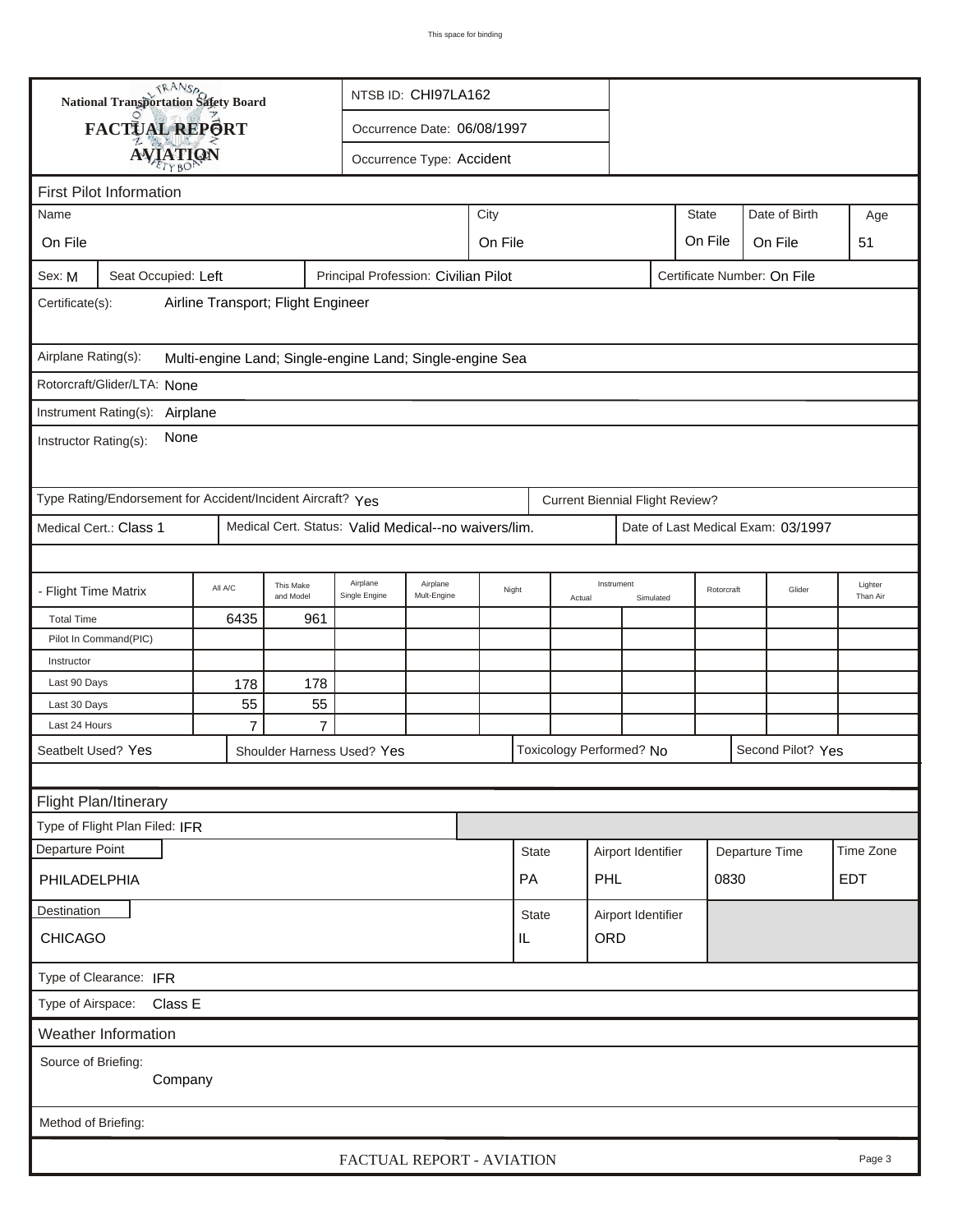| FACTUAL REPORT<br>Occurrence Date: 06/08/1997<br><b>AVIATION</b><br>Occurrence Type: Accident<br>Weather Information<br>WOF ID<br>Time Zone<br><b>Observation Time</b><br><b>WOF Elevation</b><br>WOF Distance From Accident Site<br>Direction From Accident Site<br>0000<br>0 Ft. MSL<br>0 NM<br>Sky/Lowest Cloud Condition: Unknown<br>0 Ft. AGL<br>Condition of Light: Day<br>Lowest Ceiling: Overcast<br>10000 Ft. AGL<br>0<br>Visibility:<br><b>SM</b><br>Altimeter:<br>$^{\circ}$ C<br>Dew Point:<br>$^\circ\mathrm{C}$<br>Wind Direction:<br>Temperature:<br>Density Altitude:<br>Wind Speed:<br>Gusts:<br>Weather Condtions at Accident Site: Instrument Conditions<br>Visibility (RVR):<br>0<br>Visibility (RVV)<br>0<br>Ft.<br><b>SM</b><br>Intensity of Precipitation: Unknown<br>Restrictions to Visibility: None<br>None<br>Type of Precipitation:<br>Accident Information<br>Aircraft Fire: None<br>Aircraft Damage: None<br>Aircraft Explosion None<br>Classification: U.S. Registered/U.S. Soil<br>- Injury Summary Matrix<br><b>TOTAL</b><br>Fatal<br>Serious<br>Minor<br>None<br><b>First Pilot</b><br>1<br>Second Pilot<br>1<br><b>Student Pilot</b><br>Flight Instructor |             | <b>National Transportation Safety Board</b> |  | NTSB ID: CHI97LA162 |  |                           |  |  |  |  |     |             |
|----------------------------------------------------------------------------------------------------------------------------------------------------------------------------------------------------------------------------------------------------------------------------------------------------------------------------------------------------------------------------------------------------------------------------------------------------------------------------------------------------------------------------------------------------------------------------------------------------------------------------------------------------------------------------------------------------------------------------------------------------------------------------------------------------------------------------------------------------------------------------------------------------------------------------------------------------------------------------------------------------------------------------------------------------------------------------------------------------------------------------------------------------------------------------------------------|-------------|---------------------------------------------|--|---------------------|--|---------------------------|--|--|--|--|-----|-------------|
|                                                                                                                                                                                                                                                                                                                                                                                                                                                                                                                                                                                                                                                                                                                                                                                                                                                                                                                                                                                                                                                                                                                                                                                              |             |                                             |  |                     |  |                           |  |  |  |  |     |             |
|                                                                                                                                                                                                                                                                                                                                                                                                                                                                                                                                                                                                                                                                                                                                                                                                                                                                                                                                                                                                                                                                                                                                                                                              |             |                                             |  |                     |  |                           |  |  |  |  |     |             |
|                                                                                                                                                                                                                                                                                                                                                                                                                                                                                                                                                                                                                                                                                                                                                                                                                                                                                                                                                                                                                                                                                                                                                                                              |             |                                             |  |                     |  |                           |  |  |  |  |     |             |
|                                                                                                                                                                                                                                                                                                                                                                                                                                                                                                                                                                                                                                                                                                                                                                                                                                                                                                                                                                                                                                                                                                                                                                                              |             |                                             |  |                     |  |                           |  |  |  |  |     |             |
|                                                                                                                                                                                                                                                                                                                                                                                                                                                                                                                                                                                                                                                                                                                                                                                                                                                                                                                                                                                                                                                                                                                                                                                              |             |                                             |  |                     |  |                           |  |  |  |  |     |             |
|                                                                                                                                                                                                                                                                                                                                                                                                                                                                                                                                                                                                                                                                                                                                                                                                                                                                                                                                                                                                                                                                                                                                                                                              |             |                                             |  |                     |  |                           |  |  |  |  |     | 0 Deg. Mag. |
|                                                                                                                                                                                                                                                                                                                                                                                                                                                                                                                                                                                                                                                                                                                                                                                                                                                                                                                                                                                                                                                                                                                                                                                              |             |                                             |  |                     |  |                           |  |  |  |  |     |             |
|                                                                                                                                                                                                                                                                                                                                                                                                                                                                                                                                                                                                                                                                                                                                                                                                                                                                                                                                                                                                                                                                                                                                                                                              |             |                                             |  |                     |  |                           |  |  |  |  |     | "Hg         |
|                                                                                                                                                                                                                                                                                                                                                                                                                                                                                                                                                                                                                                                                                                                                                                                                                                                                                                                                                                                                                                                                                                                                                                                              |             |                                             |  |                     |  |                           |  |  |  |  | Ft. |             |
|                                                                                                                                                                                                                                                                                                                                                                                                                                                                                                                                                                                                                                                                                                                                                                                                                                                                                                                                                                                                                                                                                                                                                                                              |             |                                             |  |                     |  |                           |  |  |  |  |     |             |
|                                                                                                                                                                                                                                                                                                                                                                                                                                                                                                                                                                                                                                                                                                                                                                                                                                                                                                                                                                                                                                                                                                                                                                                              |             |                                             |  |                     |  |                           |  |  |  |  |     |             |
|                                                                                                                                                                                                                                                                                                                                                                                                                                                                                                                                                                                                                                                                                                                                                                                                                                                                                                                                                                                                                                                                                                                                                                                              |             |                                             |  |                     |  |                           |  |  |  |  |     |             |
|                                                                                                                                                                                                                                                                                                                                                                                                                                                                                                                                                                                                                                                                                                                                                                                                                                                                                                                                                                                                                                                                                                                                                                                              |             |                                             |  |                     |  |                           |  |  |  |  |     |             |
|                                                                                                                                                                                                                                                                                                                                                                                                                                                                                                                                                                                                                                                                                                                                                                                                                                                                                                                                                                                                                                                                                                                                                                                              |             |                                             |  |                     |  |                           |  |  |  |  |     |             |
|                                                                                                                                                                                                                                                                                                                                                                                                                                                                                                                                                                                                                                                                                                                                                                                                                                                                                                                                                                                                                                                                                                                                                                                              |             |                                             |  |                     |  |                           |  |  |  |  |     |             |
|                                                                                                                                                                                                                                                                                                                                                                                                                                                                                                                                                                                                                                                                                                                                                                                                                                                                                                                                                                                                                                                                                                                                                                                              |             |                                             |  |                     |  |                           |  |  |  |  |     |             |
|                                                                                                                                                                                                                                                                                                                                                                                                                                                                                                                                                                                                                                                                                                                                                                                                                                                                                                                                                                                                                                                                                                                                                                                              |             |                                             |  |                     |  |                           |  |  |  |  |     |             |
|                                                                                                                                                                                                                                                                                                                                                                                                                                                                                                                                                                                                                                                                                                                                                                                                                                                                                                                                                                                                                                                                                                                                                                                              |             |                                             |  |                     |  |                           |  |  |  |  |     |             |
|                                                                                                                                                                                                                                                                                                                                                                                                                                                                                                                                                                                                                                                                                                                                                                                                                                                                                                                                                                                                                                                                                                                                                                                              |             |                                             |  |                     |  |                           |  |  |  |  |     |             |
|                                                                                                                                                                                                                                                                                                                                                                                                                                                                                                                                                                                                                                                                                                                                                                                                                                                                                                                                                                                                                                                                                                                                                                                              |             |                                             |  |                     |  |                           |  |  |  |  |     |             |
|                                                                                                                                                                                                                                                                                                                                                                                                                                                                                                                                                                                                                                                                                                                                                                                                                                                                                                                                                                                                                                                                                                                                                                                              |             |                                             |  |                     |  |                           |  |  |  |  |     |             |
|                                                                                                                                                                                                                                                                                                                                                                                                                                                                                                                                                                                                                                                                                                                                                                                                                                                                                                                                                                                                                                                                                                                                                                                              |             |                                             |  |                     |  |                           |  |  |  |  |     |             |
|                                                                                                                                                                                                                                                                                                                                                                                                                                                                                                                                                                                                                                                                                                                                                                                                                                                                                                                                                                                                                                                                                                                                                                                              |             |                                             |  |                     |  |                           |  |  |  |  |     |             |
|                                                                                                                                                                                                                                                                                                                                                                                                                                                                                                                                                                                                                                                                                                                                                                                                                                                                                                                                                                                                                                                                                                                                                                                              | Check Pilot |                                             |  |                     |  |                           |  |  |  |  |     |             |
| <b>Flight Engineer</b>                                                                                                                                                                                                                                                                                                                                                                                                                                                                                                                                                                                                                                                                                                                                                                                                                                                                                                                                                                                                                                                                                                                                                                       |             |                                             |  |                     |  |                           |  |  |  |  |     |             |
| 3<br>Cabin Attendants<br>1<br>1<br>1                                                                                                                                                                                                                                                                                                                                                                                                                                                                                                                                                                                                                                                                                                                                                                                                                                                                                                                                                                                                                                                                                                                                                         |             |                                             |  |                     |  |                           |  |  |  |  |     |             |
| Other Crew                                                                                                                                                                                                                                                                                                                                                                                                                                                                                                                                                                                                                                                                                                                                                                                                                                                                                                                                                                                                                                                                                                                                                                                   |             |                                             |  |                     |  |                           |  |  |  |  |     |             |
| 76<br>Passengers<br>76                                                                                                                                                                                                                                                                                                                                                                                                                                                                                                                                                                                                                                                                                                                                                                                                                                                                                                                                                                                                                                                                                                                                                                       |             |                                             |  |                     |  |                           |  |  |  |  |     |             |
| - TOTAL ABOARD -<br>1<br>79<br>81<br>1                                                                                                                                                                                                                                                                                                                                                                                                                                                                                                                                                                                                                                                                                                                                                                                                                                                                                                                                                                                                                                                                                                                                                       |             |                                             |  |                     |  |                           |  |  |  |  |     |             |
| 0<br>Other Ground<br>0<br>0<br>0                                                                                                                                                                                                                                                                                                                                                                                                                                                                                                                                                                                                                                                                                                                                                                                                                                                                                                                                                                                                                                                                                                                                                             |             |                                             |  |                     |  |                           |  |  |  |  |     |             |
| - GRAND TOTAL -<br>1<br>$\mathbf 0$<br>$\mathbf{1}$<br>79<br>81                                                                                                                                                                                                                                                                                                                                                                                                                                                                                                                                                                                                                                                                                                                                                                                                                                                                                                                                                                                                                                                                                                                              |             |                                             |  |                     |  |                           |  |  |  |  |     |             |
|                                                                                                                                                                                                                                                                                                                                                                                                                                                                                                                                                                                                                                                                                                                                                                                                                                                                                                                                                                                                                                                                                                                                                                                              |             |                                             |  |                     |  | FACTUAL REPORT - AVIATION |  |  |  |  |     | Page 4      |